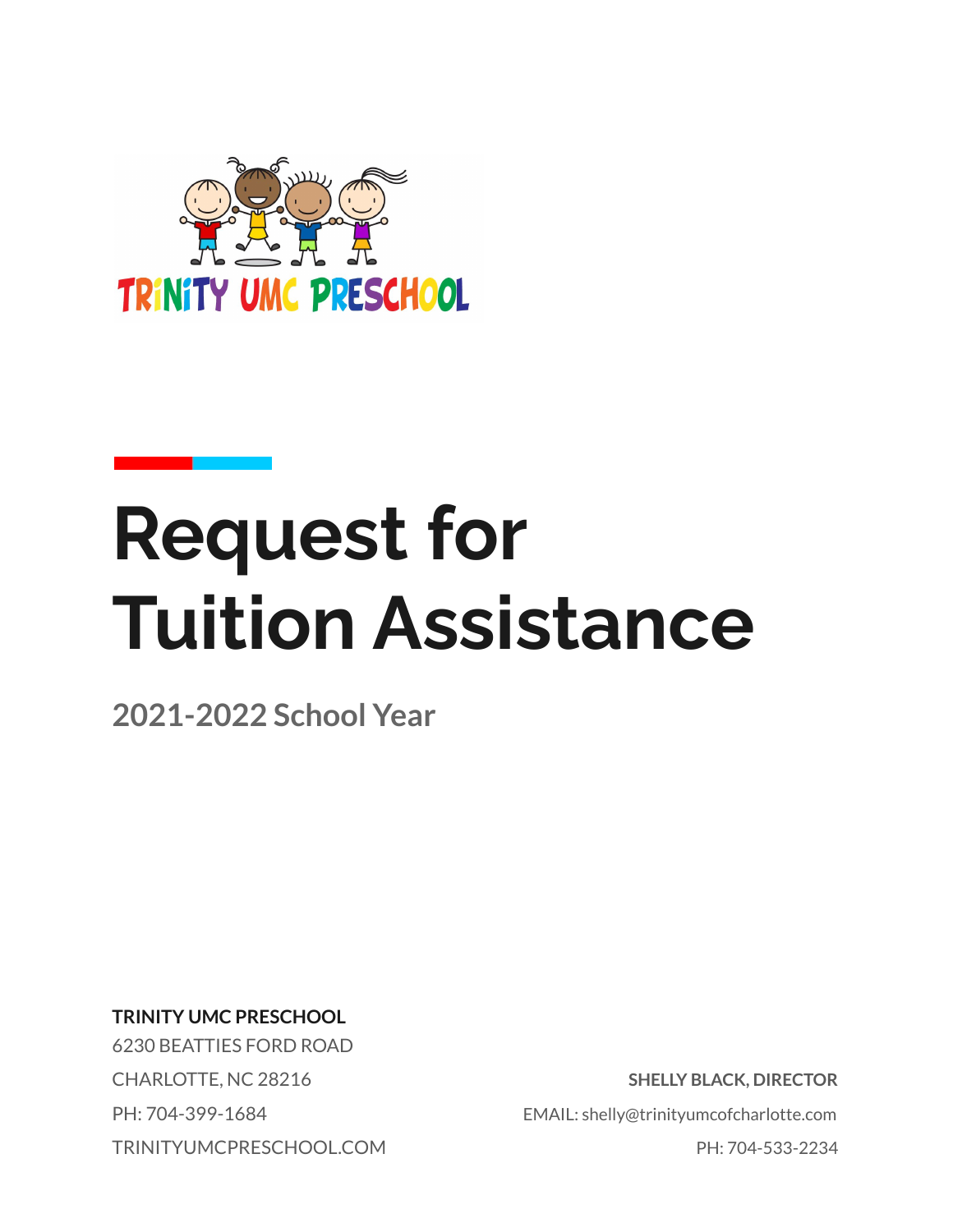### **Introduction & Background**

At Trinity UMC Preschool, we offer a high-quality preschool education primarily through child-led curriculum and open-ended play in a safe and nurturing environment. With Christ always at the center of our teachings, we strive to help our students and their families develop a deep and meaningful relationship with Christ.

Our goal is to reach as many children in our community as possible to share God's love with them. Through the Claudia Myers Scholarship Fund, we are able to help eligible families to ensure everyone is able to send their children to a high-quality preschool program. Preschool should not be seen as a privilege only available to a select few, but as an important part of a child's educational journey that will help put them on the right path to success throughout their lifetime.

Our scholarship funds are provided by our preschool families, alumni, and our congregation who care about children and believe that Trinity provides a strong Christian preschool experience.

If you are interested in applying for Tuition Assistance via the Claudia Myers Scholarship Fund, please print the application below and return to Shelly Black, Director by the deadline indicated on the application.

Your application will be considered by the Trinity UMC Preschool Board of Directors with all other submissions at the same time and you will be informed of the award by the deadline listed on the form. Please feel free to call or email the school for more information at [shelly@trinityumcofcharlotte.com](mailto:shelly@trinityumcofcharlotte.com).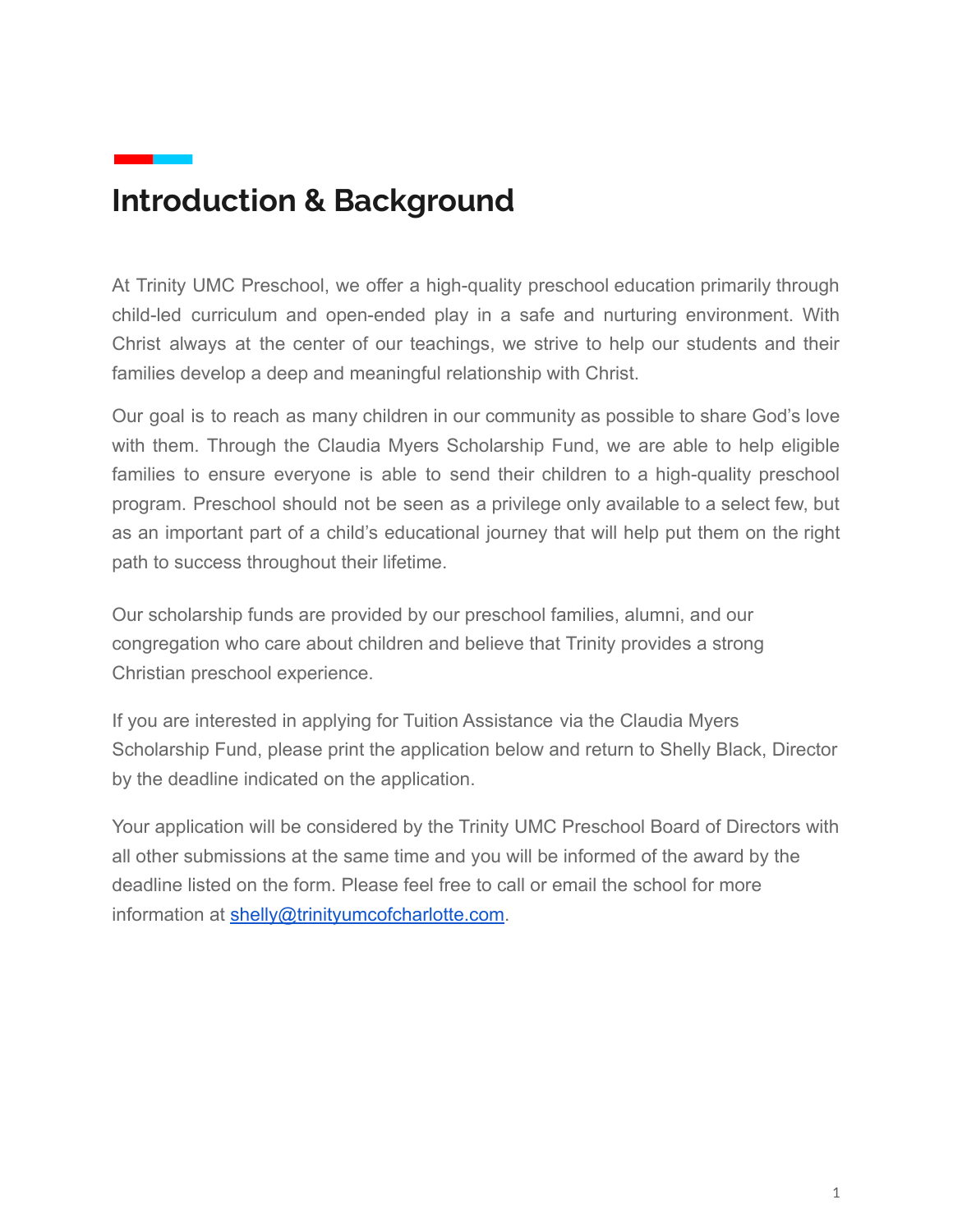## **Submission Guidelines & Requirements**

The following submission guidelines & requirements apply to this Request for Tuition Assistance from the Claudia Myers Scholarship Fund:

Our process is as follows:

1. **APPLICATION**: Upon request, we will provide the scholarship application to parents of prospective or registered students. It is also available on our website (www.trinityumcofcharlotte.com). Tax forms and legal custody documents requested below must be submitted with the application to confirm eligibility.

2. **DEADLINE**: Applicants must submit their information before the **July 15** deadline and mail to:

**Trinity UMC Preschool Scholarship Applications 6230 Beatties Ford Road Charlotte, NC 28216**

Or hand deliver to the Preschool or Church office.

3. **NOTIFICATION**: Our Board and the Director will review all applications, and will notify all applicants of their decisions by **August 1**.

4. **AGREEMENT**: Applicants who are approved for a scholarship will receive a scholarship agreement outlining both the school and family expectations for tuition payment and fulfillment of school policies, at which time they may accept or reject the scholarship. The agreement must be signed and returned to Trinity by **August 15**.

5. **LATE APPLICATIONS**: Scholarship applications submitted after **July 15** will be considered at the discretion of the Trinity UMC Preschool Board of Directors.

6. **FINANCIAL**: Our financial assistance fund is limited, and while all requests are considered, we cannot guarantee that all applicants will receive assistance. The decisions of the Board of Directors are based on number of requests, family circumstances, and individual needs.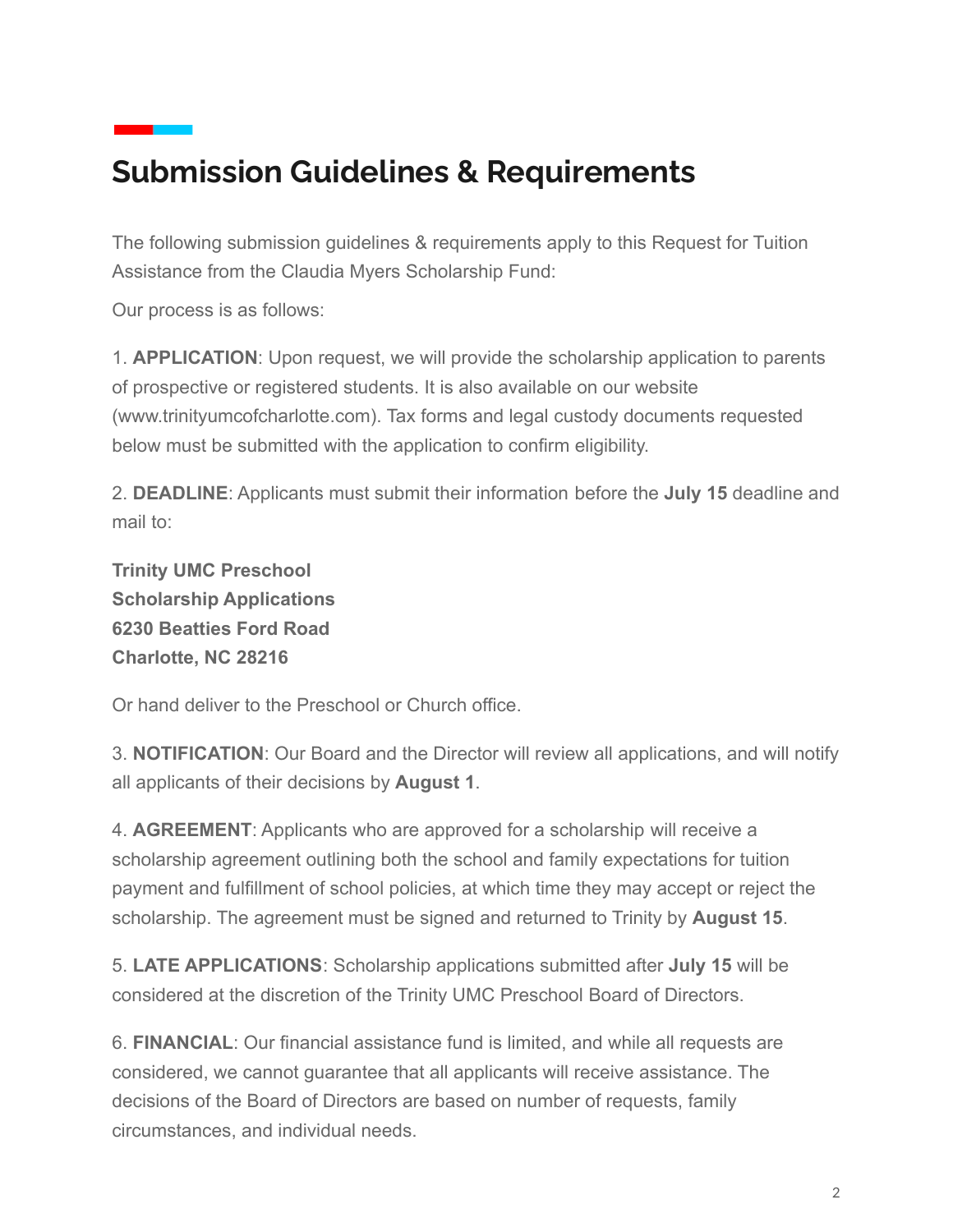## **Application for Tuition Assistance**

Please fill out the form completely. All information provided via this form is confidential and used for the sole purpose of determining scholarship eligibility.

#### **CHILD INFORMATION**

|  | <b>PRIMARY CONTACT INFORMATION</b> (Mother or Legal Guardian)             |  |
|--|---------------------------------------------------------------------------|--|
|  |                                                                           |  |
|  |                                                                           |  |
|  |                                                                           |  |
|  |                                                                           |  |
|  | Who does the child live with? (CIRCLE ONE)                                |  |
|  | Mother Father Both Parents Other (Relationship) ___________               |  |
|  |                                                                           |  |
|  | (Attach supporting documents if there has been a legal custody decision.) |  |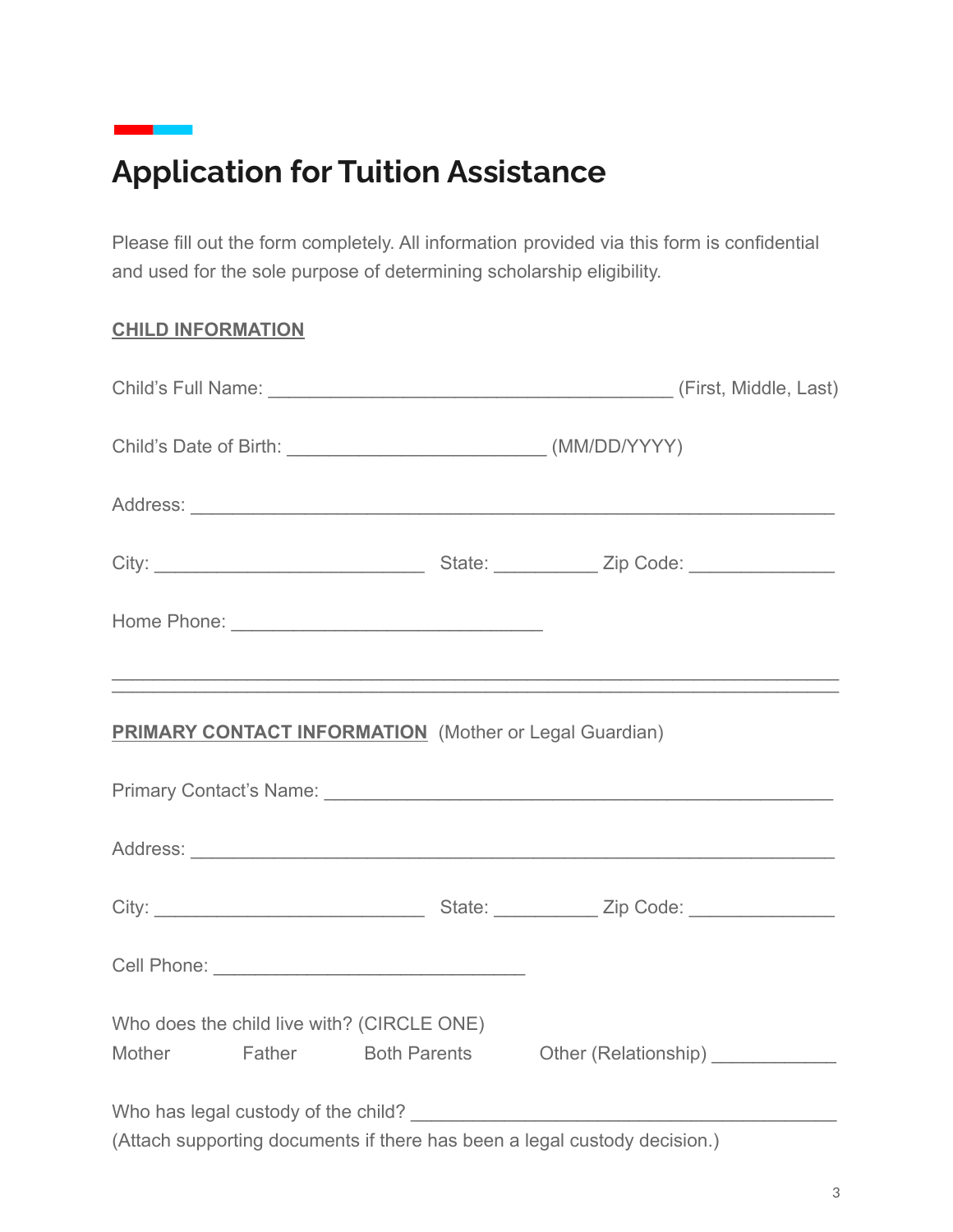Describe any previous group experiences your child has had and include dates attended (i.e. child care, preschool, community education, religious education, etc.)

 $\mathcal{L}_\text{max} = \mathcal{L}_\text{max} = \mathcal{L}_\text{max} = \mathcal{L}_\text{max} = \mathcal{L}_\text{max} = \mathcal{L}_\text{max} = \mathcal{L}_\text{max} = \mathcal{L}_\text{max} = \mathcal{L}_\text{max} = \mathcal{L}_\text{max} = \mathcal{L}_\text{max} = \mathcal{L}_\text{max} = \mathcal{L}_\text{max} = \mathcal{L}_\text{max} = \mathcal{L}_\text{max} = \mathcal{L}_\text{max} = \mathcal{L}_\text{max} = \mathcal{L}_\text{max} = \mathcal{$  $\mathcal{L}_\text{max} = \mathcal{L}_\text{max} = \mathcal{L}_\text{max} = \mathcal{L}_\text{max} = \mathcal{L}_\text{max} = \mathcal{L}_\text{max} = \mathcal{L}_\text{max} = \mathcal{L}_\text{max} = \mathcal{L}_\text{max} = \mathcal{L}_\text{max} = \mathcal{L}_\text{max} = \mathcal{L}_\text{max} = \mathcal{L}_\text{max} = \mathcal{L}_\text{max} = \mathcal{L}_\text{max} = \mathcal{L}_\text{max} = \mathcal{L}_\text{max} = \mathcal{L}_\text{max} = \mathcal{$  $\mathcal{L}_\text{max} = \mathcal{L}_\text{max} = \mathcal{L}_\text{max} = \mathcal{L}_\text{max} = \mathcal{L}_\text{max} = \mathcal{L}_\text{max} = \mathcal{L}_\text{max} = \mathcal{L}_\text{max} = \mathcal{L}_\text{max} = \mathcal{L}_\text{max} = \mathcal{L}_\text{max} = \mathcal{L}_\text{max} = \mathcal{L}_\text{max} = \mathcal{L}_\text{max} = \mathcal{L}_\text{max} = \mathcal{L}_\text{max} = \mathcal{L}_\text{max} = \mathcal{L}_\text{max} = \mathcal{$ 

 $\mathcal{L}_\text{max} = \mathcal{L}_\text{max} = \mathcal{L}_\text{max} = \mathcal{L}_\text{max} = \mathcal{L}_\text{max} = \mathcal{L}_\text{max} = \mathcal{L}_\text{max} = \mathcal{L}_\text{max} = \mathcal{L}_\text{max} = \mathcal{L}_\text{max} = \mathcal{L}_\text{max} = \mathcal{L}_\text{max} = \mathcal{L}_\text{max} = \mathcal{L}_\text{max} = \mathcal{L}_\text{max} = \mathcal{L}_\text{max} = \mathcal{L}_\text{max} = \mathcal{L}_\text{max} = \mathcal{$  $\mathcal{L}_\text{max} = \mathcal{L}_\text{max} = \mathcal{L}_\text{max} = \mathcal{L}_\text{max} = \mathcal{L}_\text{max} = \mathcal{L}_\text{max} = \mathcal{L}_\text{max} = \mathcal{L}_\text{max} = \mathcal{L}_\text{max} = \mathcal{L}_\text{max} = \mathcal{L}_\text{max} = \mathcal{L}_\text{max} = \mathcal{L}_\text{max} = \mathcal{L}_\text{max} = \mathcal{L}_\text{max} = \mathcal{L}_\text{max} = \mathcal{L}_\text{max} = \mathcal{L}_\text{max} = \mathcal{$  $\mathcal{L}_\text{max} = \mathcal{L}_\text{max} = \mathcal{L}_\text{max} = \mathcal{L}_\text{max} = \mathcal{L}_\text{max} = \mathcal{L}_\text{max} = \mathcal{L}_\text{max} = \mathcal{L}_\text{max} = \mathcal{L}_\text{max} = \mathcal{L}_\text{max} = \mathcal{L}_\text{max} = \mathcal{L}_\text{max} = \mathcal{L}_\text{max} = \mathcal{L}_\text{max} = \mathcal{L}_\text{max} = \mathcal{L}_\text{max} = \mathcal{L}_\text{max} = \mathcal{L}_\text{max} = \mathcal{$ 

Will your child be participating in any other group programs this school year? If yes, please describe.

 $\mathcal{L}_\text{max} = \mathcal{L}_\text{max} = \mathcal{L}_\text{max} = \mathcal{L}_\text{max} = \mathcal{L}_\text{max} = \mathcal{L}_\text{max} = \mathcal{L}_\text{max} = \mathcal{L}_\text{max} = \mathcal{L}_\text{max} = \mathcal{L}_\text{max} = \mathcal{L}_\text{max} = \mathcal{L}_\text{max} = \mathcal{L}_\text{max} = \mathcal{L}_\text{max} = \mathcal{L}_\text{max} = \mathcal{L}_\text{max} = \mathcal{L}_\text{max} = \mathcal{L}_\text{max} = \mathcal{$  $\mathcal{L}_\text{max} = \mathcal{L}_\text{max} = \mathcal{L}_\text{max} = \mathcal{L}_\text{max} = \mathcal{L}_\text{max} = \mathcal{L}_\text{max} = \mathcal{L}_\text{max} = \mathcal{L}_\text{max} = \mathcal{L}_\text{max} = \mathcal{L}_\text{max} = \mathcal{L}_\text{max} = \mathcal{L}_\text{max} = \mathcal{L}_\text{max} = \mathcal{L}_\text{max} = \mathcal{L}_\text{max} = \mathcal{L}_\text{max} = \mathcal{L}_\text{max} = \mathcal{L}_\text{max} = \mathcal{$  $\mathcal{L}_\text{max} = \mathcal{L}_\text{max} = \mathcal{L}_\text{max} = \mathcal{L}_\text{max} = \mathcal{L}_\text{max} = \mathcal{L}_\text{max} = \mathcal{L}_\text{max} = \mathcal{L}_\text{max} = \mathcal{L}_\text{max} = \mathcal{L}_\text{max} = \mathcal{L}_\text{max} = \mathcal{L}_\text{max} = \mathcal{L}_\text{max} = \mathcal{L}_\text{max} = \mathcal{L}_\text{max} = \mathcal{L}_\text{max} = \mathcal{L}_\text{max} = \mathcal{L}_\text{max} = \mathcal{$ 

Have there been any significant life changes or events that have affected your child recently?

 $\mathcal{L}_\text{max} = \mathcal{L}_\text{max} = \mathcal{L}_\text{max} = \mathcal{L}_\text{max} = \mathcal{L}_\text{max} = \mathcal{L}_\text{max} = \mathcal{L}_\text{max} = \mathcal{L}_\text{max} = \mathcal{L}_\text{max} = \mathcal{L}_\text{max} = \mathcal{L}_\text{max} = \mathcal{L}_\text{max} = \mathcal{L}_\text{max} = \mathcal{L}_\text{max} = \mathcal{L}_\text{max} = \mathcal{L}_\text{max} = \mathcal{L}_\text{max} = \mathcal{L}_\text{max} = \mathcal{$  $\mathcal{L}_\text{max} = \mathcal{L}_\text{max} = \mathcal{L}_\text{max} = \mathcal{L}_\text{max} = \mathcal{L}_\text{max} = \mathcal{L}_\text{max} = \mathcal{L}_\text{max} = \mathcal{L}_\text{max} = \mathcal{L}_\text{max} = \mathcal{L}_\text{max} = \mathcal{L}_\text{max} = \mathcal{L}_\text{max} = \mathcal{L}_\text{max} = \mathcal{L}_\text{max} = \mathcal{L}_\text{max} = \mathcal{L}_\text{max} = \mathcal{L}_\text{max} = \mathcal{L}_\text{max} = \mathcal{$  $\mathcal{L}_\text{max} = \mathcal{L}_\text{max} = \mathcal{L}_\text{max} = \mathcal{L}_\text{max} = \mathcal{L}_\text{max} = \mathcal{L}_\text{max} = \mathcal{L}_\text{max} = \mathcal{L}_\text{max} = \mathcal{L}_\text{max} = \mathcal{L}_\text{max} = \mathcal{L}_\text{max} = \mathcal{L}_\text{max} = \mathcal{L}_\text{max} = \mathcal{L}_\text{max} = \mathcal{L}_\text{max} = \mathcal{L}_\text{max} = \mathcal{L}_\text{max} = \mathcal{L}_\text{max} = \mathcal{$ 

\_\_\_\_\_\_\_\_\_\_\_\_\_\_\_\_\_\_\_\_\_\_\_\_\_\_\_\_\_\_\_\_\_\_\_\_\_\_\_\_\_\_\_\_\_\_\_\_\_\_\_\_\_\_\_\_\_\_\_\_\_\_\_\_\_\_\_\_\_\_  $\overline{\phantom{a}}$  , and the contribution of the contribution of the contribution of the contribution of the contribution of the contribution of the contribution of the contribution of the contribution of the contribution of the

If yes, please describe.

#### **FINANCIAL INFORMATION**

#### **Parent/Legal Guardian #1**

Occupation: \_\_\_\_\_\_\_\_\_\_\_\_\_\_\_\_\_\_\_\_\_\_ Place of Employment: \_\_\_\_\_\_\_\_\_\_\_\_\_\_\_\_\_\_\_

How long have you worked there? Work Phone: Work Phone:

#### **Parent/Legal Guardian #2**

Occupation: \_\_\_\_\_\_\_\_\_\_\_\_\_\_\_\_\_\_\_\_\_\_ Place of Employment: \_\_\_\_\_\_\_\_\_\_\_\_\_\_\_\_\_\_\_

How long have you worked there? Work Phone: Work Phone: